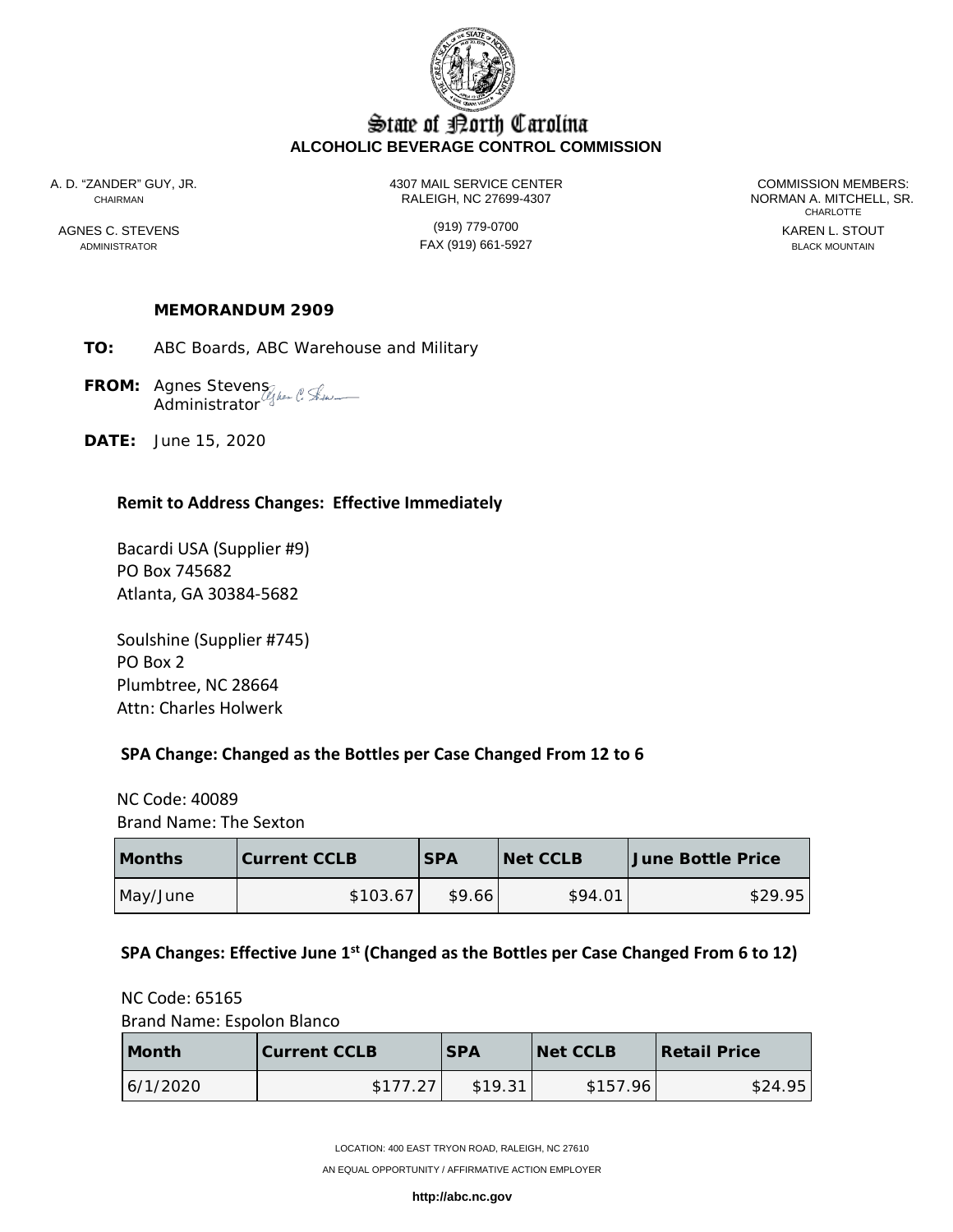NC Code: 65480 Brand Name: Espolon Reposado

| <b>Month</b> | <b>Current CCLB</b> | <b>SPA</b> | <b>Net CCLB</b> | <b>Retail Price</b> |  |
|--------------|---------------------|------------|-----------------|---------------------|--|
| 6/1/2020     | \$177.27            | \$19.31    | \$157.96        | \$24.95             |  |

### **Bottles Per Case Change: Effective May 1, 2020**

 NC Code: 40089 Brand Name: The Sexton Changing from 12 Bottle Case to 6 Bottle Case Case Cost Less Bailment: \$103.67

## **Bottles Per Case Changes: Effective June 1, 2020**

 NC Code: 65165 Brand Name: Espolon Blanco Changing from 6 Bottle Case to 12 Bottle Case Case Cost Less Bailment: \$177.27

 NC Code: 65480 Brand Name: Espolon Reposado Changing from 6 Bottle Case to 12 Bottle Case Case Cost Less Bailment: \$177.27

 NC Code: 65479 Brand Name: DeLeon Reposado Changing from 6 Bottle Case to 12 Bottle Case Case Cost Less Bailment: \$280.30

# **UPC Change: Effective Immediately**

NC Code: 63738 Brand Name: Romana Sambuca UPC: 088004037475